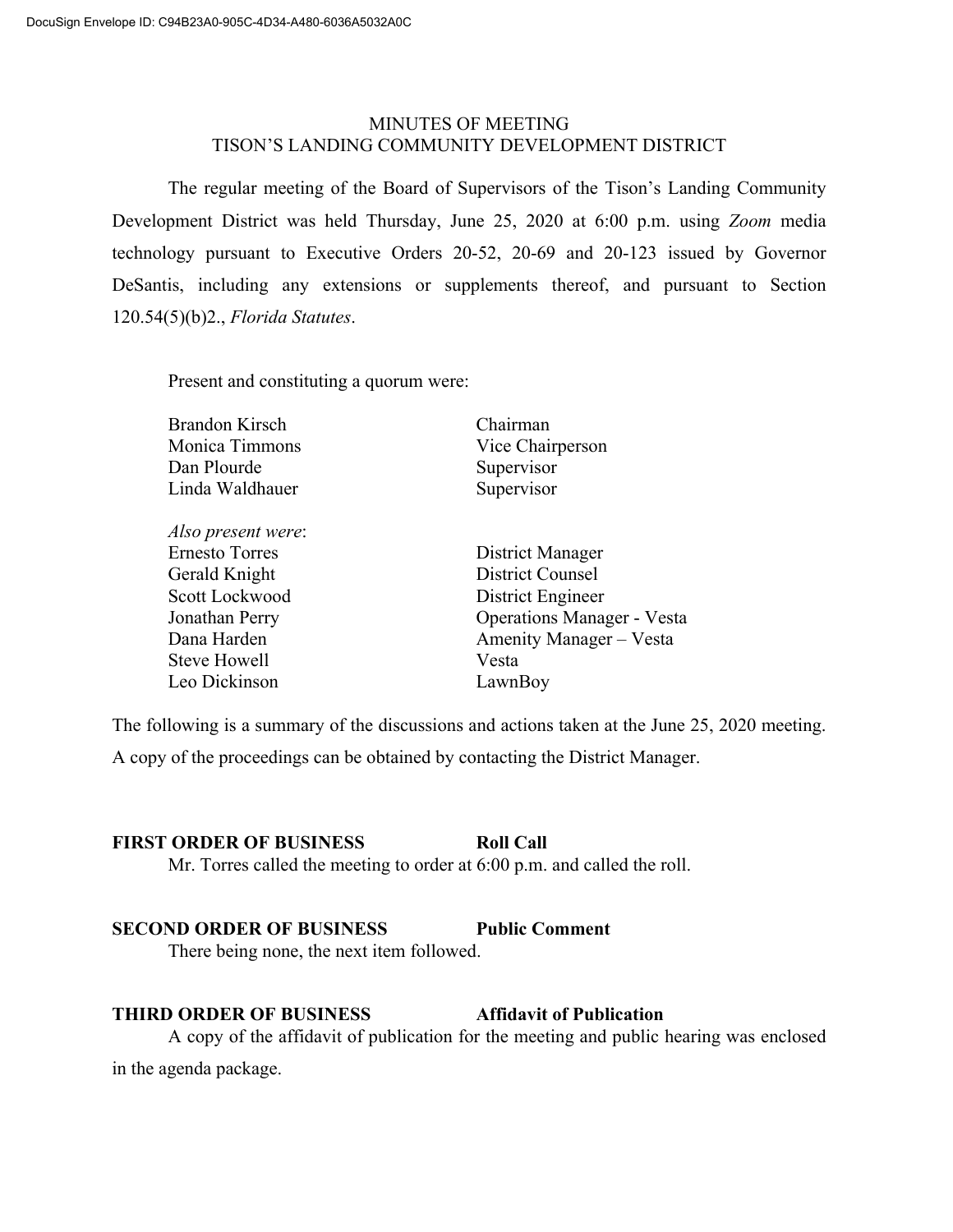## **FOURTH ORDER OF BUSINESS Staff Reports (1) A. Landscape**

Mr. Dickinson stated since the last meeting we planted the new rotation of flowers. When we moved to the back of the amenity center, we realized the irrigation system wasn't working. There are two main irrigation systems in the community, in the front and the rear. The rear one is the most problematic for us. The transformer was bad and that's a special transformer that had to be ordered. Two new transformers burned up immediately upon

installation, so we changed the irrigation controller out. Then we started having problems with the pump configuration and realized we had a pressure switch issue, so we swapped that out and now we've got everything back up and running.

The week before last someone drove onto the front island right off of Main Street. I've trimmed the dead material, but it's really going to take us a couple weeks to find out if the plants are going to survive or not. I would expect we're going to have to reinstall some in the center.

#### **B. Engineer – Acceptance of the 2020 Annual Engineer's Report**

Mr. Lockwood gave an overview of the engineer's report, a copy of which was included in the agenda package, noting the facility was generally well maintained with only minor issues.

> On MOTION by Mr. Kirsch seconded by Ms. Timmons with all in favor the 2020 annual engineer's report was accepted.

## **FIFTH ORDER OF BUSINESS Approval of Minutes of the April 21, 2020 Meeting**

On MOTION by Ms. Timmons seconded by Mr. Plourde with all in favor the minutes of the April 21, 2020 meeting were approved as presented.

# **SIXTH ORDER OF BUSINESS Ratification of Agreement with Envera Systems for Installation and Monitoring of Entryway and Utility Shed Cameras**

A copy of the agreement, executed between meetings following approval of the proposal at the April meeting, was included in the agenda package. Mr. Torres noted the installation is to be completed within 90 days of execution of the agreement.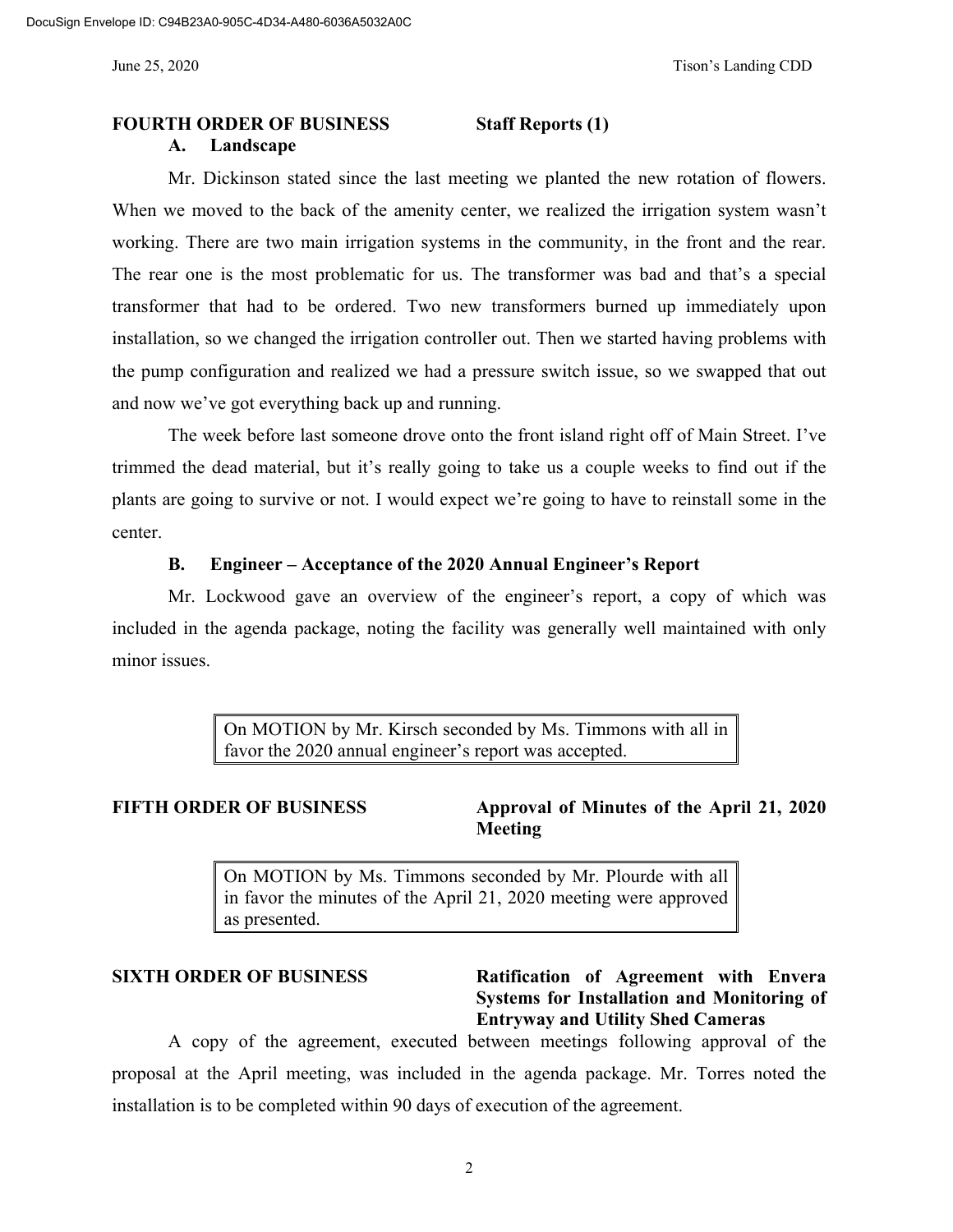On MOTION by Mr. Kirsch seconded by Mr. Plourde with all in favor the agreement with Envera Systems for installation and monitoring of entryway and utility shed cameras was ratified.

## **SEVENTH ORDER OF BUSINESS Consideration of Proposals for Access Control System**

Mr. Perry presented four proposals to the Board from Atlantic Security totaling \$4,995 for changing out the software, Halcyon AV, LLC totaling \$10,995 for replacing the entire system including the cards and equipment, Dynamic Security Professionals totaling \$14,750 for replacing the entire system, and Alpha Dog, which provided two options, totaling \$1,050 for installation and \$235 per month for a five-year lease and monitoring services, or \$3,500 for a purchase install and a \$60 per month monitoring fee.

Following a discussion on the proposals presented, the Board opted to approve a not to exceed amount with the following motion.

> On MOTION by Ms. Timmons seconded by Ms. Waldhauer with all in favor proceeding with Alpha Dog's proposal to purchase the equipment at an amount not to exceed \$5,000 with a monthly monitoring fee applicable at \$60 a month was approved.

## **EIGHTH ORDER OF BUSINESS Consideration of Quotes for AED Equipment**

Mr. Perry presented three quotes for AED equipment, copies of which were included in the agenda package.

> On MOTION by Mr. Kirsch seconded by Ms. Timmons with all in favor purchasing AED equipment at an amount not to exceed \$1,500 was approved.

**NINTH ORDER OF BUSINESS Public Hearing for the Purpose of Adopting the Fiscal Year 2021 Budget**

Mr. Torres gave an overview of the previously approved budget, noting an increase in the overall budget translates to an increase per unit of \$97.06 per year.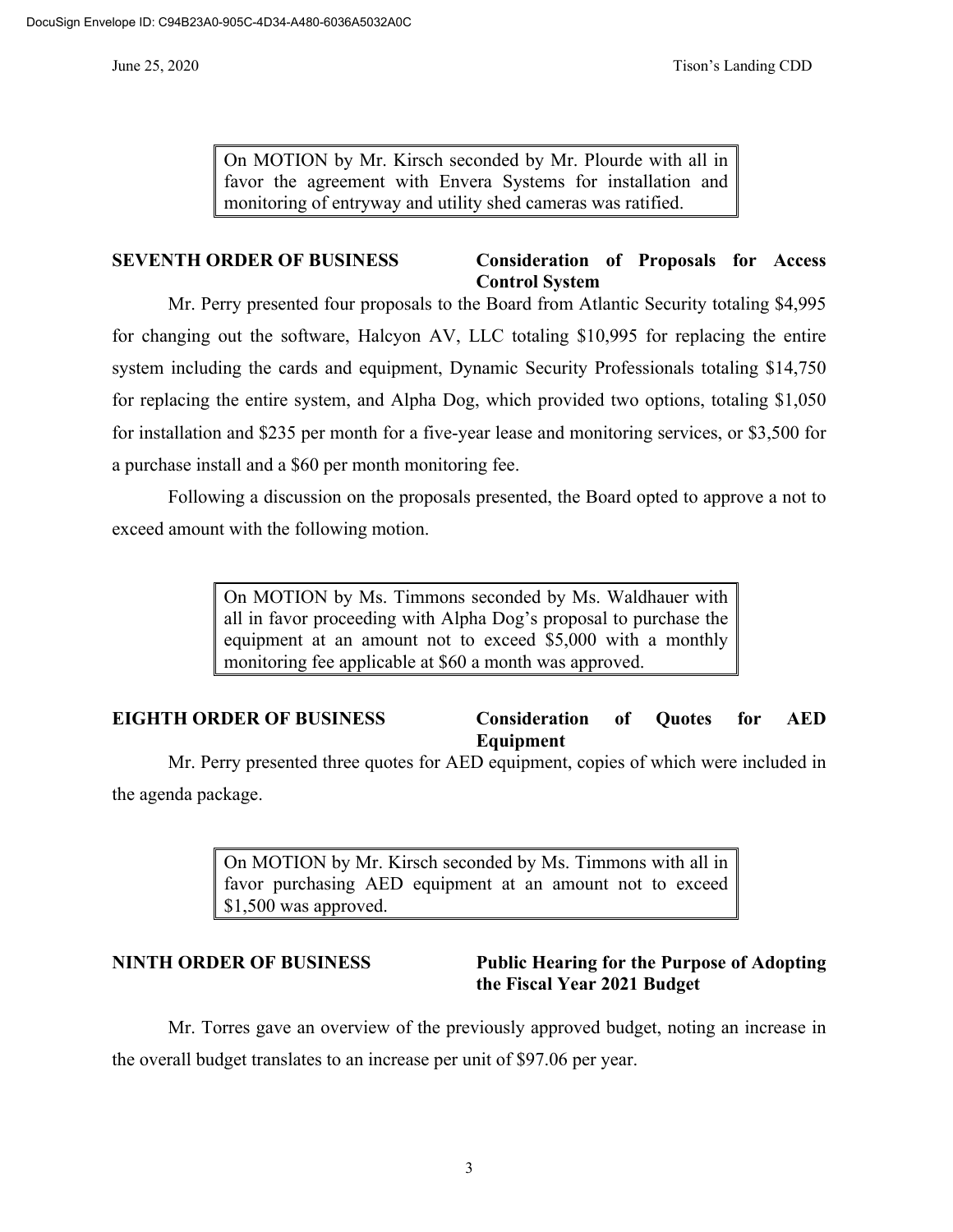On MOTION by Ms. Timmons seconded by Mr. Plourde with all in favor the public hearing was opened.

Mr. Doyle, 138 Bradford Lake Circle, asked if the increase to the budget would be ongoing, or only for Fiscal Year 2021, to which Mr. Torres responded the increase may hold over for two years. Mr. Kirsch noted the Fiscal Year 2022 budget will be considered beginning in February and the Board encourages resident participation in those discussions, noting whether an increase will be considered or not is dependent upon the condition of the property and any repairs or purchases that may be necessary. Mr. Doyle then stated when his family initially moved into the CDD they were told CDD assessments would be decreasing as the community is built out. Mr. Torres responded whether there is an empty lot or a house on the lot, the CDD fees are assessed, so assessments are not reduced as homes are built.

Mr. Cook, 187 Wild Plum Court, asked if the CDD is using JEA for irrigation water as the budget indicates. Mr. Kirsch responded in most zones, JEA does supply the community's irrigation water, however most of the amenity center irrigation is supplied by a well. Mr. Cook asked if there are plans to drill additional wells. Mr. Torres noted there are no plans to convert to a well system at this time, however it could be discussed in the future.

Ms. Cash, 164 Blooming Grove Court, asked about pond maintenance and pest control. Mr. Kirsch responded there is a line item in the budget for lake maintenance, however pest control is not part of the lake maintenance vendor's normal routine maintenance. Mr. Kirsch noted pest control could be discussed with the vendors at a future meeting. Ms. Timmons asked that residents take pictures of any issues they're having and provide them to the District staff so that they can reach out to the maintenance vendors to correct the problems.

Mr. Doyle asked if the Board has considered utilizing residents for various services needed within the community. Mr. Torres responded that any vendor providing services to the CDD needs to be licensed and insured and that the CDD entertains multiple bids if possible when seeking services.

> On MOTION by Ms. Timmons seconded by Mr. Plourde with all in favor the public hearing was closed.

**A. Consideration of Resolution 2020-04, Relating to Annual Appropriations and Adopting the Budget for Fiscal Year 2021**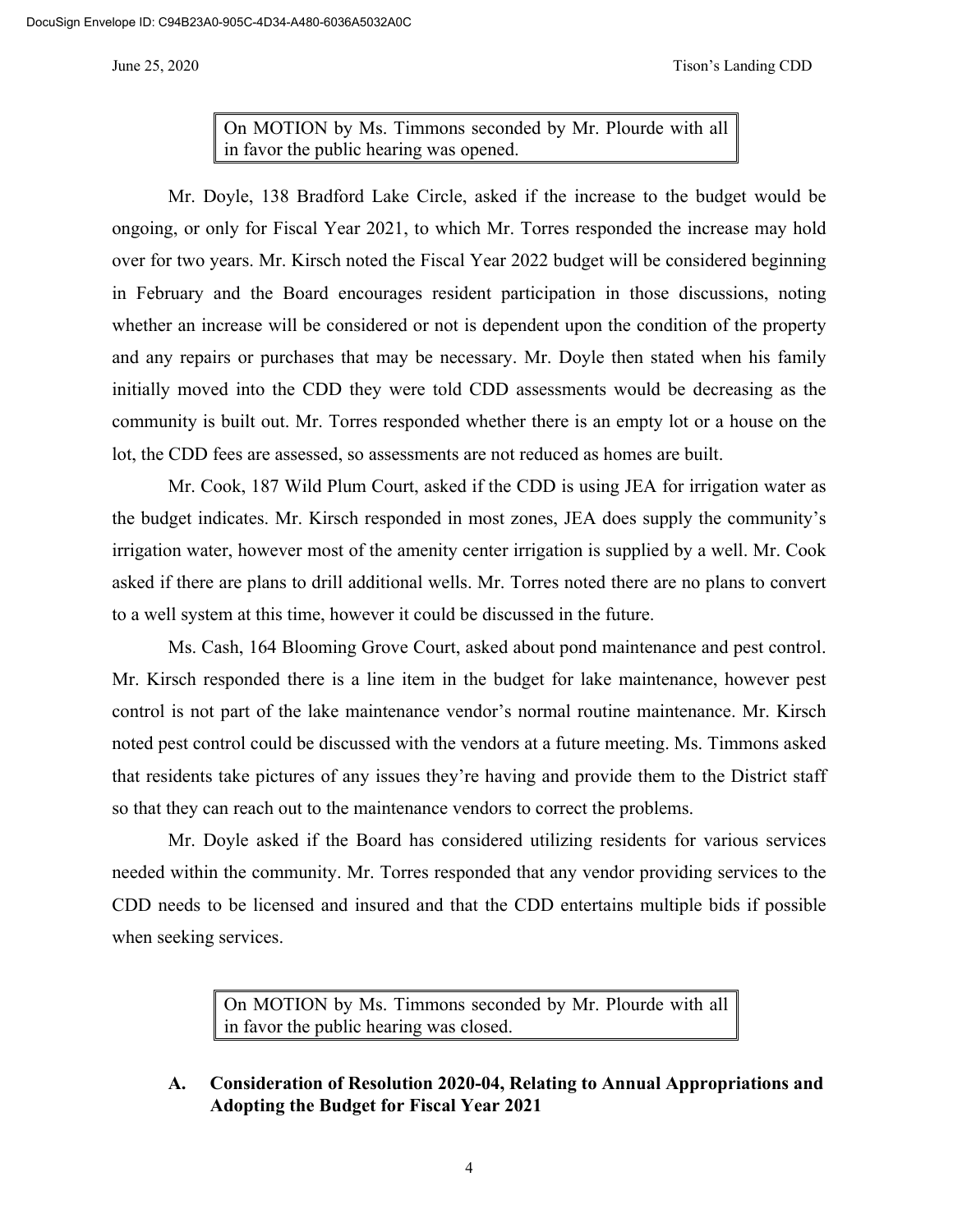On MOTION by Mr. Plourde seconded by Ms. Timmons with all in favor Resolution 2020-04, relating to annual appropriations and adopting the budget for Fiscal Year 2021 was approved.

## **B. Consideration of Resolution 2020-05, Imposing Special Assessments and Certifying an Assessment Roll**

On MOTION by Mr. Kirsch seconded by Ms. Timmons with all in favor Resolution 2020-05, imposing special assessments and certifying an assessment roll was approved.

## **TENTH ORDER OF BUSINESS Staff Reports (2)**

#### **A. District Counsel**

Mr. Knight informed the Board that Governor DeSantis has extended the Executive Order allowing for virtual board meetings through August 1, 2020 and unless the Executive Order is extended again, the next meeting will need to be held in person.

## **B. District Manager**

#### **1. Report on the Number of Registered Voters (1,389)**

Mr. Torres informed the Board there are 1,389 registered voters reported to be residing within the CDD boundaries.

#### **2. Discussion of the Fiscal Year 2021 Meeting Schedule**

A copy of the proposed meeting schedule was included in the agenda package.

On MOTION by Ms. Timmons seconded by Mr. Plourde with all in favor the Fiscal Year 2021 meeting schedule was approved as presented.

#### **C. Amenity Manager - Memorandum**

Ms. Harden gave an overview of her memorandum, a copy of which was included in the agenda package.

Ms. Timmons asked that staff replace the fans on the patio of the amenity center.

Mr. Plourde asked that some portions of sidewalks around the pocket parks be pressure washed.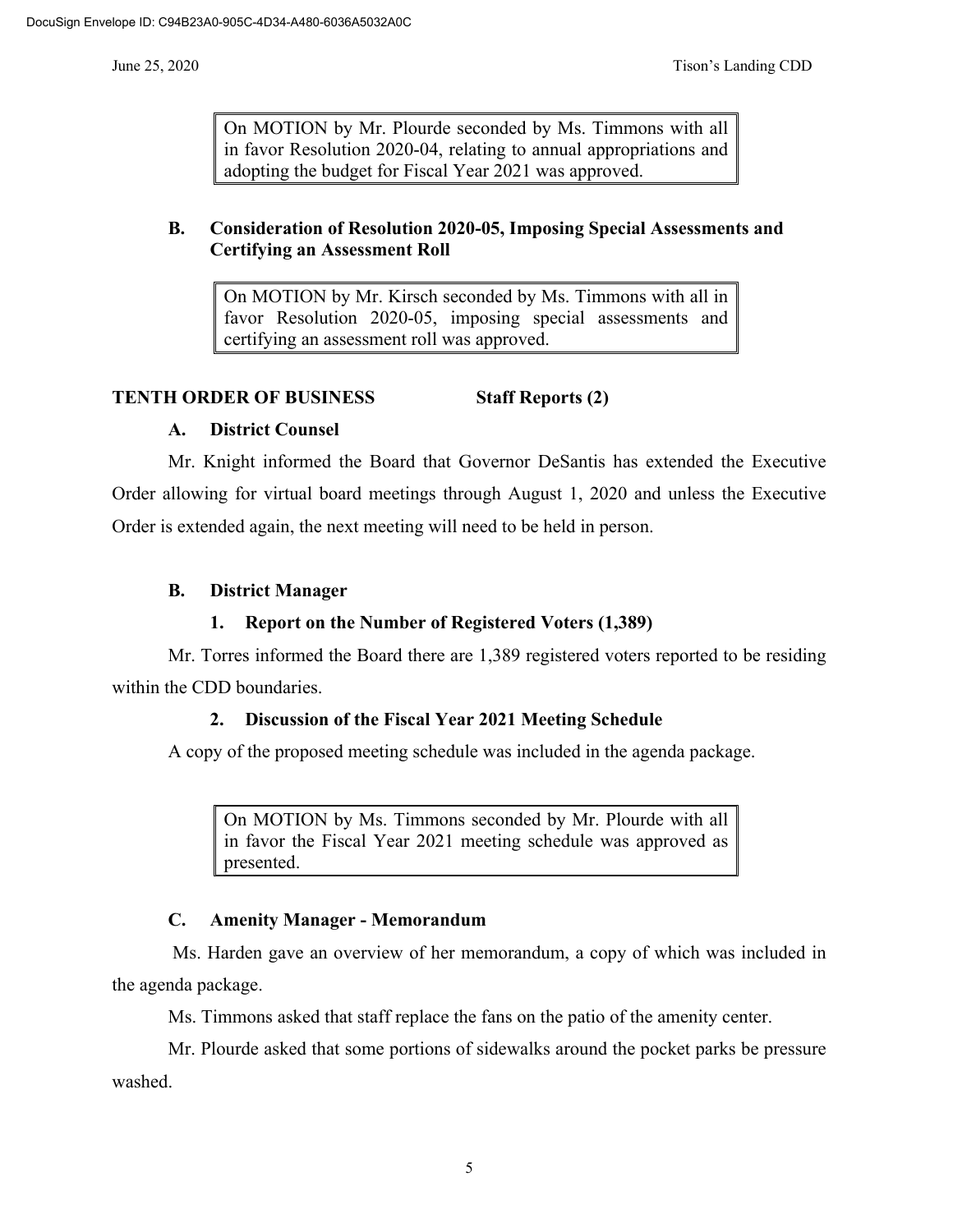## **D. Field Operations Manager – Report**

Mr. Perry gave an overview of the operations report, a copy of which was included in the agenda package.

Mr. Kirsch asked if the parks could be opened. District counsel noted the decision is the Board's, and the Board made the following motion to reopen the parks with restrictions in place.

> On MOTION by Ms. Waldhauer seconded Ms. Timmons with all in favor opening the parks from 8:00 a.m. to 5:00 p.m. initially with a capacity limit of 10 people was approved.

# **ELEVENTH ORDER OF BUSINESS Supervisors' Requests / Audience Comments**

There being none, the next item followed.

# **TWELFTH ORDER OF BUSINESS Financial Statements A. Balance Sheet and Statement of Revenue & Expenditures**

Mr. Torres gave an overview of the financial statements, copies of which were included in the agenda package.

# **B. Assessment Receipt Schedule**

Mr. Torres stated you are 100% collected.

## **C. Check Run Summary**

Mr. Torres stated the check register totals \$76,280.66.

On MOTION by Ms. Timmons seconded by Mr. Plourde with all in favor the check register was approved.

# **THIRTEENTH ORDER OF BUSINESS Next Scheduled Meeting**

Mr. Torres stated the next scheduled meeting is September 17, 2020 at 6:00 p.m. We will work with onsite staff if the meeting is required to be held in person.

# **FOURTEENTH ORDER OF BUSINESS Adjournment**